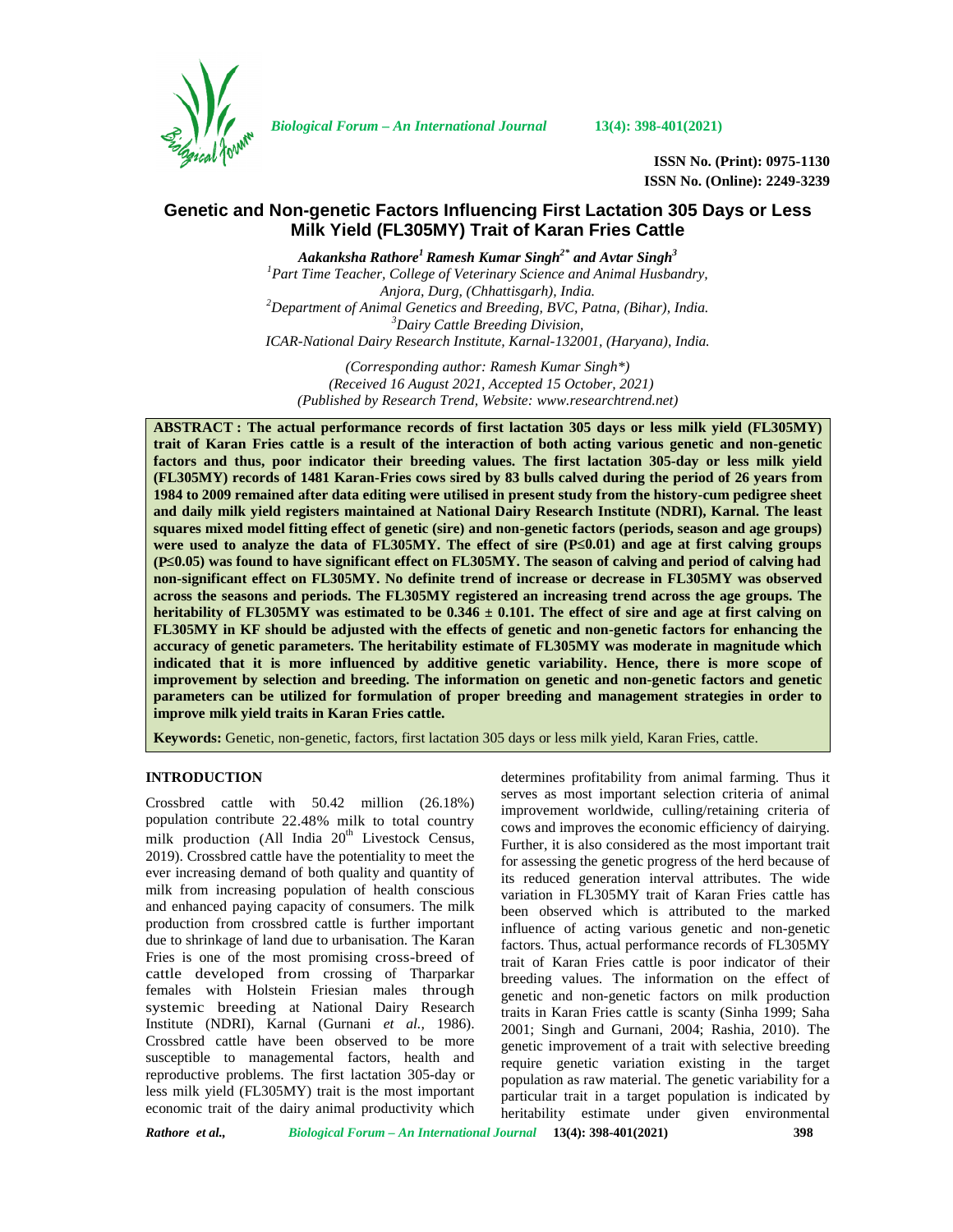conditions. The accuracy of heritability estimation enhanced with accounting the effect of Genetic and non-genetic factors. Thus, the estimates of genetic and  $e_{ijklm}$ non-genetic parameters are helpful in determining the method of selection to predict direct and correlated response to selection, choosing a breeding system to be adopted for future improvement as well as in the estimation of genetic gains. Accordingly, the present investigation was undertaken to assess the different genetic and non-genetic factors and relative influence on first lactation 305-day milk yield (FL305MY) trait which are useful for designing the breeding programmes to bring about genetic improvement in milk yield of Karan Fries cattle.

### **MATERIALS AND METHODS**

The first lactation 305-day or less milk yield (FL305MY) records of 1481 Karan-Fries cows sired by 83 bulls calved during the period of 26 years from 1984 to 2009 were collected for present study from the history-cum pedigree sheet and daily milk yield registers maintained at National Dairy Research Institute (NDRI), Karnal. The Karan Fries cows those had produced milk for less than 100 days and culled in the middle of lactation, abortion, still-birth or any other pathological causes which affected the lactation yield  $Sire$ . were not taken for the study. The outliers beyond two standard deviation on both the tail ends of normal distribution were excluded from the data. The records of progenies of only those sires were included in present study which had minimum five or more progenies in data records. The cows that had produced milk for at least 100 days and maximum 305 days in the first lactation were considered for the study. A total of 15% records were discarded on account of these restrictions. The cows were maintained under uniform condition of feeding, housing, breeding milking, health cover and other managemental condition. The data were classified into different seasons, periods and age groups to determine the effect of non - genetic factors on performance trait of first lactation i.e. first lactation 305-day or less milk yield (FL305MY). The year was divided into four seasons (Winter: December to March; Summer: April to June: Rainy: July to September: Autumn: October & November.) The periods were classified into 5 periods considering year to year differences. Five age groups were formed using Sturges formula (Daniel, 2006). The effect of genetic (sire) and non-genetic factors (periods, season and age group) were analyzed using the following mixed model for first lactation 305-day or less milk yield (FL305MY) trait.

 $Y_{ijklm} = \mu + P_i + S_j + M_K + A_l + e_{ijklm}$ 

Where,  $Y_{ijklm}$  is observation on the M<sup>th</sup> progeny in  $l<sup>th</sup>$  age group k<sup>th</sup> season j<sup>th</sup> sire and i<sup>th</sup> period

- µ is overall mean
- $P_i$  is fixed effect of i<sup>th</sup> period
- is random effect of j<sup>th</sup> sire which is NID (0,  $\sigma_s^2$ )  $S_i$

 $M_K$  is fixed effect of  $k^{\text{th}}$  season

 $A_l$  is fixed effect of l<sup>th</sup> age group

is the random error associated with each record which is NID  $(0, \sigma_e^2)$ 

Duncan's multiple range test as modified by Kramer (1957) was used for testing differences among least square means. Paternal half sib correlation method (Becker, 1975) under least-squares mixed model (LSML) using Harvey, (1990) was used to estimate the heritability of performance trait. The standard error of heritability of different traits was estimated using the formula given by Swiger *et al.* (1964).

## **RESULTS AND DISCUSSION**

**Effect of genetic and non-genetic factors on FL305MY.** The overall least-squares means of FL305MY was  $3199 \pm 31$  Kg (Table 1). The estimate obtained in the present study was in close agreement with those reported by Sivakumar (1998); Sinha (1999); Singh and Gurnani (2004); Kokate (2009); Rashia (2010); Nehra (2011) and Divya (2012) in Karan Fries cattle at NDRI Farm, Karnal. However, slightly lower least-squares means of FL305MY was reported by Sahana and Gurnani (2000); Saha (2001) in Karan Fries cattle.

Least-squares ANOVA revealed highly significant effect  $(P_0.01)$  of sire on FL305MY (Table 1). Significant effect of sire on FL305MY was also reported by Singh (1995); Nehra (2011) ; Divya (2012) in Karan Fries cattle.

*Season:* The effect of season of calving on FL305MY was non-significant (Table 1). The first lactation 305 days or less milk yield (Table 3) was observed to be highest (3262 kg) in summer calvers followed by rainy (3190 kg), autumn (3178 Kg) and winter (3167 Kg) calvers. Singh (1995); Sivakumar (1998); Singh (2006); Rashia (2010); Nehra (2011); Divya (2012); Tripathy *et. al.* (2017) in Karan Fries (KF) cattle at NDRI observed non-significant effect of season on FL305MY. However, Sinha (1999); Sahana and Gurnani (2000); Saha (2001); Singh and Gurnani (2004) and Kokate (2009) in Karan Fries (KF) cattle reported significant effect of season on FL305MY.

*Period:* The period of calving did not had significant influence on FL305MY (Table 1). However, among the period groups the highest FL305MY was recorded (3244 Kg) during 2004–2009 and lowest (3163Kg) during 1989–1993. No definite trend of increase or decrease in FL305MY was observed across the periods. Non-significant effect of period of calving was also reported by Sinha (1999); Singh and Gurnani (2004); Nehra (2011) and Divya (2012) in KF cattle at NDRI herd. However, Singh (1995); Sivakumar (1998); Sahana and Gurnani (2000); Saha (2001); Singh (2006); Kokate (2009) ; Tripathy *et al.* (2017) in in Karan Fries cattle reported significant effect of period of calving on 305-day milk yield.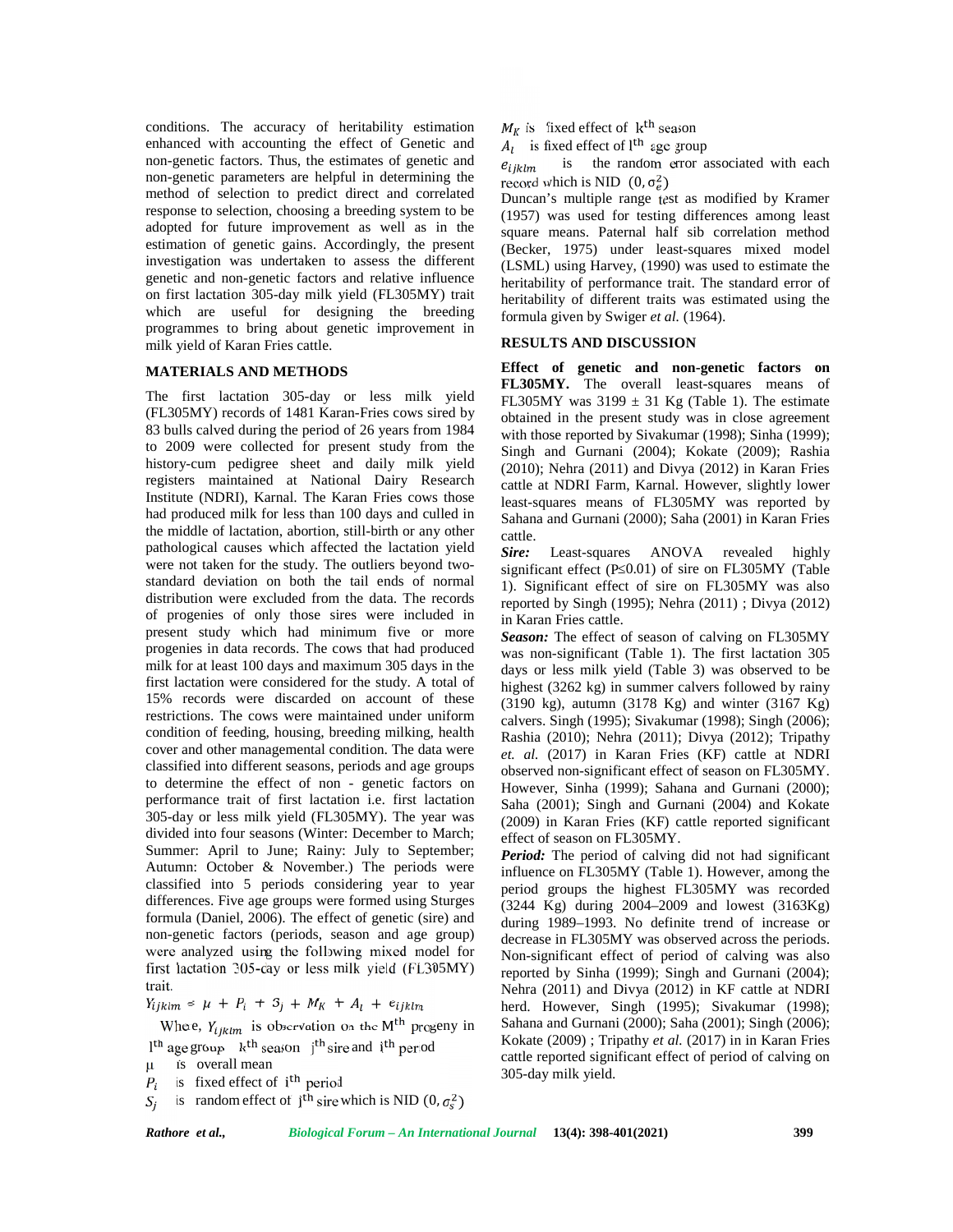| <b>Factors</b>       | Grp                     | FL305MY(Kg)           |
|----------------------|-------------------------|-----------------------|
| Overall $(\mu)$      |                         | $3199 \pm 31$         |
| Period (1984-1988)   | 1                       | $3201 \pm 118$        |
| Period (1989-1993)   | $\mathbf{2}$            | $3163 \pm 105$        |
| Period (1994-1998)   | 3                       | $3194 \pm 103$        |
| Period (1999-2003)   | $\overline{\mathbf{4}}$ | $3193 \pm 96$         |
| Period (2004-2009)   | 5                       | $3244 \pm 132$        |
| Season (Winter)      | 1                       | $3167 \pm 37$         |
| Season (Summer)      | $\mathbf{2}$            | $3262 \pm 43$         |
| Season (Rainy)       | 3                       | $3190 \pm 52$         |
| Season (Autumn)      | 4                       | $3178 \pm 68$         |
| Age (723-836 Days)   | 1                       | $3022^a \pm 64$       |
| Age (837-950 Days)   | $\mathfrak{D}$          | $3183^b \pm 43(392)$  |
| Age (951-1064 Days)  | 3                       | $3235^{\circ} \pm 40$ |
| Age (1065-1178 Days) | $\overline{\mathbf{4}}$ | $3249^d \pm 56$       |
| Age (1179 Days)      | 5                       | $3305^e \pm 79$       |

**Table 1: Least-squares means of first lactation 305 days or less milk yield (FL305MY) trait.**

*Age at first calving groups:* The effect of age at first calving groups on FL305MY was found to be significant (P $\,$ 0.05). Among the age groups, the highest FL305MY was recorded 3305 Kg during the calving age of 1179 days and lowest 3022 Kg during the calving age of 723-836 days. The FL305MY registered an increasing trend across the age groups. Significant effect of age at first calving groups was also reported by Nehra, (2011) in KF at NDRI farm. However, Singh (1995); Divya (2012) in Karan Fries cattle reported non-significant effect of age at first calving groups on milk production.

*Genetic parameter*: The heritability of FL305MY from mixed model using LSML was estimated to be  $0.346 \pm$ 0.101 (Table 1). The heritability estimate of FL305MY was close to the estimates  $0.30 \pm 0.02$  reported by Saha (2001) and  $0.39 \pm 0.09$  by Kokate (2009) in Karan Fries cattle. Higher heritability estimates of FL305MY in Karan Fries cattle have been reported as  $0.44 \pm 0.13$  by Sivakumar (1998);  $0.41 \pm 0.13$  by Sahana and Gurnani (2000);  $0.45 \pm 0.18$  by Singh (2006);  $0.48 \pm 0.01$  by Nehra (2011) and 0.49 ± 0.09 by Tripathy *et al.* (2017). Lower heritability estimates of FL305MY have been reported as  $0.20 \pm 0.06$  by Rashia (2010) and  $0.21 \pm$ 0.14 by Divya (2012) in Karan Fries cattle. The heritability estimate of FL305MY was moderate in magnitude which indicated that it is more influenced by additive genetic variability and have wide genetic variability. Hence, the heritability of FL305MY in KF cattle presents ample scope of its genetic improvements with selective breeding.

The effect of sire and age at first calving on FL305MY in KF should be adjusted with the effects of genetic and non-genetic factors for enhancing the accuracy of genetic parameters. Effective breeding programs depend on the accuracy of genetic and phenotypic parameter estimates. The moderate heritability estimate of FL305MY reflects the importance of including the trait for genetic improvement with selective breeding.

Hence, the information on genetic and non-genetic factors and genetic parameters can be utilized for formulation of proper breeding and management strategies in order to improve milk yield traits in Karan Fries cattle.

**Acknowledgements.** We sincerely thank the Director, National Dairy Research Institute, Karnal and Head, Dairy Cattle Breeding Division for providing necessary facilities for conducting this research. Further, I greatly acknowledge the efforts extended by author Aakanksha Rathore for preparation of this manuscript.

#### **REFERENCES**

- Becker, W. A. (1975). *Manual of Quantitative Genetics*. 3rd Edition. Pub. Program in Genetics, Washington State University, Washington, USA.
- Divya, P. (2012). *Single versus multi-trait models for genetic evaluation of fertility traits in karan fries cattle.* M.V.Sc. Thesis. NDRI (Deemed University), Karnal, India.
- Daniel, W. W. (2006). Biostastistics: A foundation for analysis in the health sciences. *Wiley publication, 7th Edition.* Pp.18.
- Gurnani, M. Sethi, R. K., & Nagacenkar, R. (1986). Development of Karan Fries cattle at NDRI, Karnal. Dairy Information Bulletin No. II, vol. *9*: 1-2.
- Harvey, W. R. (1990). *Guide for LSMLMW, PC-1version, mixed model least squares and maximum likelihood computer programme, January 1990.* Mimeograph Ohio State, university, USA.
- Kokate, (2009). *Genetic evaluation of Karan Fries sires based on Test day milk records.* (Deemed University) Karnal, India.
- Nehra, M. (2011). *Genetic analysis of performance trends in Karan Fries cattle*. M.V.Sc. Thesis. NDRI (Deemed University), Karnal, India.
- Rashia, (2010). *Genetic evaluation of the lactation curve in Karan Fries cattle.* Ph. D. Thesis, NDRI (Deemed University) Karnal, India.
- Saha, S. (2001). *Generation wise genetic evaluation of Karan Swiss and Karan Fries cattle.* M.Sc. Thesis. NDRI, Deemed University, Karnal, India.

*Rathore et al., Biological Forum – An International Journal* **13(4): 398-401(2021) 400**